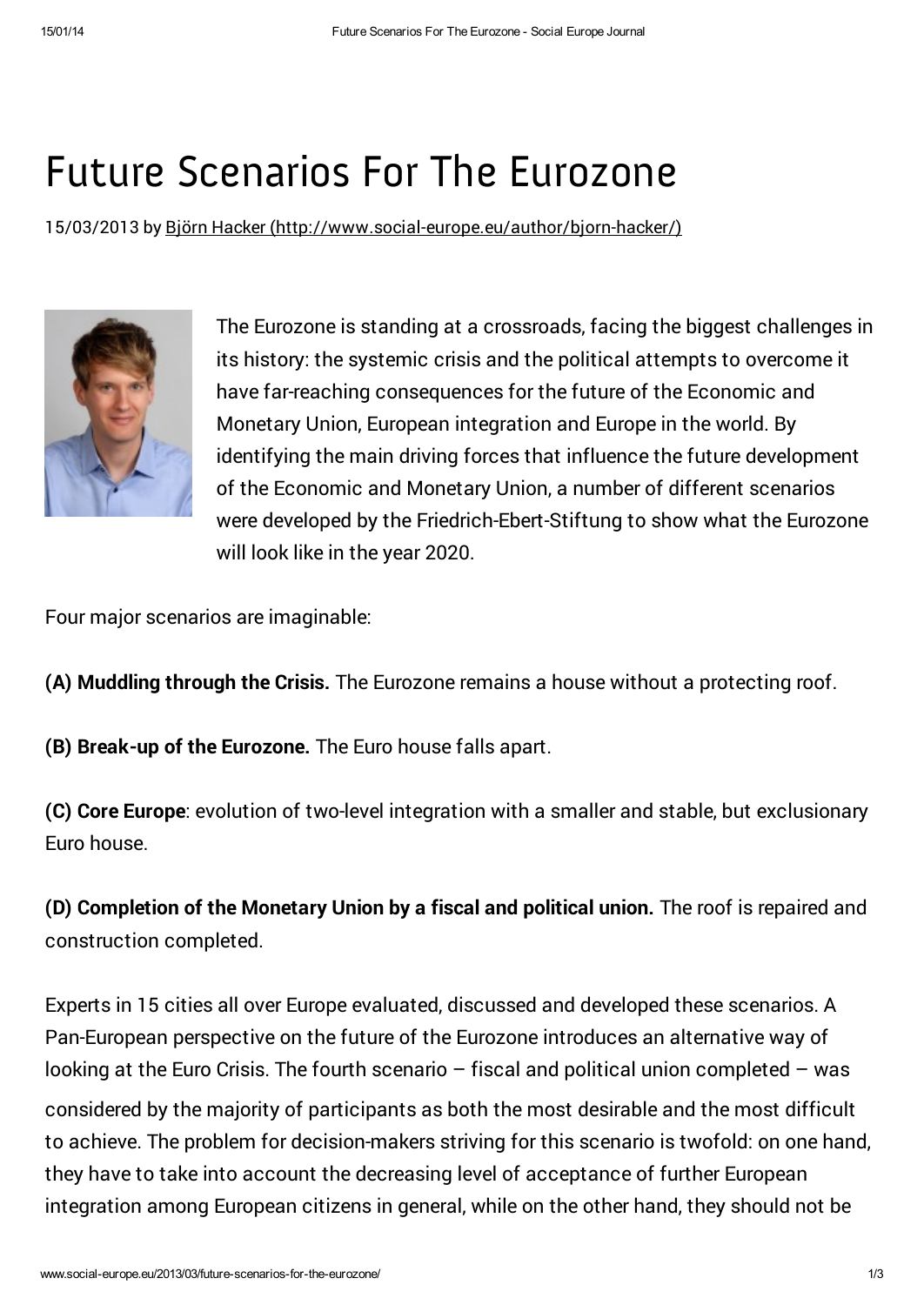tempted to refrain from striving for it by this fact (or use it as an excuse for not acting in this direction, which in fact would mean continuing with the muddling-through approach).

integration among European citizens in general, while on the other hand, they should not be

If a big integration leap with all Member States will not be possible, the integration of different speeds or a two-speed Europe could be a forward-looking alternative. Here, the French notion of "concentric circles" could be helpful, enabling a differentiated construction of Europe, with a vanguard group striving to complete fiscal and political union, leaving the door open for those in the second circle to join and for the third circle to join the second. In this concept, Core Europe would not be a fortress but rather a locomotive pulling the periphery towards the center and in the end leading to the completion scenario (this, of course, would be possible only far beyond the 2020 time horizon).

The completion scenario could either derive from the trigger of major social unrest (as mentioned above), leading to a big push towards further integration and putting pressure on decision-makers, or else by a longterm strategy, gathering political parties, trade unions, nongovernmental organisations, media and others into a broad movement at a pan-European level and using the European elections in 2014 as a first test for pushing its goals further in this direction. Notwithstanding which scenario will finally prevail in 2020, one thing seems to be clear: "there will be a different kind of Europe after the crisis" (Udo Bullmann).

It is up to European decision-makers and national leaders to shape this future. The scenarios presented here might serve as an orientation by showing them what kinds of Europe are possible and which ones could  $-$  and maybe should  $-$  be avoided. But the final decision lies with them.

The full study is available here:

<http://www.fes.de/cgi-bin/gbv.cgi?id=09723&ty=pdf> (http://www.fes.de/cgi-bin/gbv.cgi? id=09723&ty=pdf)

A short version of the study in form of an animated video can be downloaded here: http://youtu.be/RAQ4Lycbu2A [\(http://youtu.be/RAQ4Lycbu2A\)](http://youtu.be/RAQ4Lycbu2A)

## About Björn Hacker